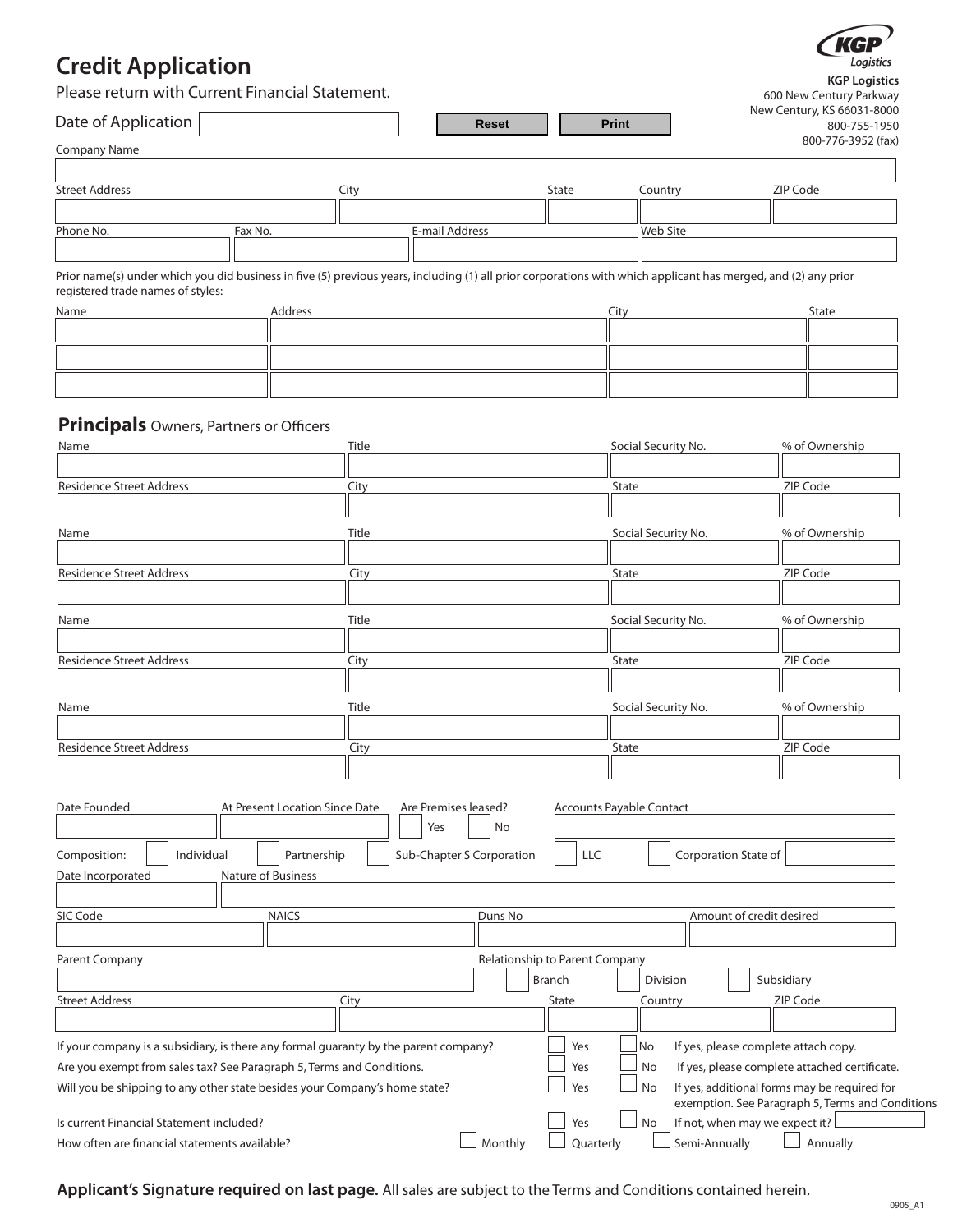# **Names of Banks**

| <b>Bank Name</b>      |      | <b>Bank Contact Officer</b> |           | <b>Branch Name</b> |                    |
|-----------------------|------|-----------------------------|-----------|--------------------|--------------------|
|                       |      |                             |           |                    |                    |
| <b>Street Address</b> | City |                             | State     |                    | ZIP Code           |
|                       |      |                             |           |                    |                    |
| Phone                 | Fax  | Credit Line                 | Unsecured |                    | Secured Secured by |
|                       |      |                             |           |                    |                    |
| Type of Account       |      | <b>Account Number</b>       |           |                    |                    |
|                       |      |                             |           |                    |                    |
| <b>Bank Name</b>      |      | <b>Bank Contact Officer</b> |           | <b>Branch Name</b> |                    |
|                       |      |                             |           |                    |                    |
| <b>Street Address</b> | City |                             | State     |                    | ZIP Code           |
|                       |      |                             |           |                    |                    |
| Phone                 | Fax  | Credit Line                 | Unsecured |                    | Secured Secured by |
|                       |      |                             |           |                    |                    |
| Type of Account       |      | <b>Account Number</b>       |           |                    |                    |
|                       |      |                             |           |                    |                    |

# **List of Principal Suppliers**

| Name                  |     |      | <b>Account Number</b> |           |                    |          |
|-----------------------|-----|------|-----------------------|-----------|--------------------|----------|
|                       |     |      |                       |           |                    |          |
| <b>Street Address</b> |     | City |                       | State     |                    | ZIP Code |
|                       |     |      |                       |           |                    |          |
| Phone                 | Fax |      | Credit Line           | Unsecured | Secured Secured by |          |
|                       |     |      |                       |           |                    |          |
| Name                  |     |      | <b>Account Number</b> |           |                    |          |
|                       |     |      |                       |           |                    |          |
| <b>Street Address</b> |     | City |                       | State     |                    | ZIP Code |
|                       |     |      |                       |           |                    |          |
| Phone                 | Fax |      | Credit Line           | Unsecured | Secured Secured by |          |
|                       |     |      |                       |           |                    |          |
| Name                  |     |      | <b>Account Number</b> |           |                    |          |
|                       |     |      |                       |           |                    |          |
| <b>Street Address</b> |     | City |                       | State     |                    | ZIP Code |
|                       |     |      |                       |           |                    |          |
| Phone                 | Fax |      | Credit Line           | Unsecured | Secured Secured by |          |
|                       |     |      |                       |           |                    |          |
| Name                  |     |      | <b>Account Number</b> |           |                    |          |
|                       |     |      |                       |           |                    |          |
| <b>Street Address</b> |     | City |                       | State     |                    | ZIP Code |
|                       |     |      |                       |           |                    |          |
| Phone                 | Fax |      | Credit Line           | Unsecured | Secured Secured by |          |
|                       |     |      |                       |           |                    |          |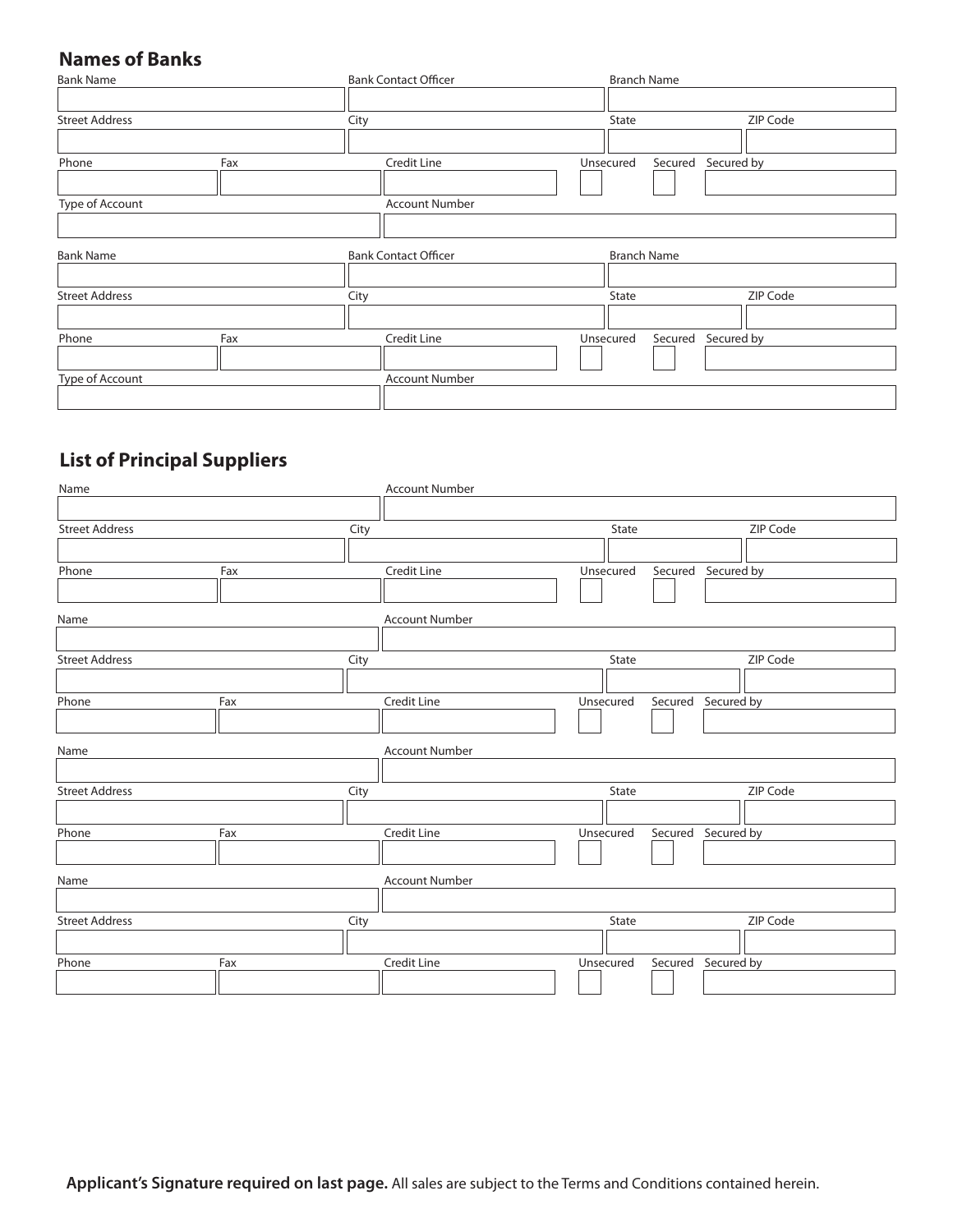# **KGP Logistics Terms and Conditions of Sale**

# **1. Scope**

 The following Terms and Conditions of Sale (the "Agreement") cover any sale of equipment or materials ("Products") by KGP Logistics ("KGP") to Purchaser (the "Customer").

**2. Definitions**

 **"Order"** means a Customer request for purchase of Products, either orally or in written or electronic format.

 **"Force Majeure"**means any delay, interruption or other failure to perform under this Agreement due to acts beyond the control of KGP, including without limitation: acts of God (e.g., natural disasters, lightening); wars, riots, terrorist activities, and civil commotions; inability to obtain product from Vendors, cable cuts by third parties, other acts of third parties; explosions and fires; embargoes, strikes, and labor disputes; and laws: orders, rules, regulations, directions, or action of any governmental authority.

 **"International Shipments"** means a shipment to Canada, Mexico, Puerto Rico, Guam or the United States Virgin Islands. KGP will ship within the United States and to these countries only, as permitted by its Vendor agreements.

 **"Products"** means the equipment, services, or other materials as generally offered for sale by KGP, including documentation, firmware or software as provided with equipment, and maintenance packages offered by the Vendor.

 **"KGP Affiliate"** means any entity, directly or indirectly, Controlling, Controlled by or under common Control with KGP or Customer, as applicable. The term "Control" means (i) the power to vote 20% or more of the voting interests of an entity or (ii) ownership of 20% or more of the beneficial interests in income or capital of an entity.

**"Vendor"** means the supplier of the Product of KGP.

# **3. Credit Approval**

 KGP's sale of Products is subject to KGP's credit approval of Customer. KGP may require at any time that Customer submit a deposit or other form of security. Customer hereby authorizes all banks and suppliers listed in the Credit Application to release information necessary to assist KGP in the establishment of a line of credit for Customer. Consideration for an increase or establishment of an open line of credit will be given upon the receipt of this completed and signed application, accompanied by a current financial statement. KGP's credit review will commence upon receipt of an initial order.

4. Orders

 The submission of an Order by the Customer and its acceptance by KGP is KGP's agreement to provide, and Customer's agreement to accept and pay for, Products in accordance with the most current version of KGP's Terms and Conditions of Sale found at www.KGPLogistics.com. All Sales are subject to acceptance by KGP at its principal place of business, identified on the first page of the credit application. Orders may be cancelled by Customer without penalty up to 10 days prior to shipment. Orders cancelled after that time are subject to a restock fee and any actual shipping charges incurred by KGP. Drop Shop Orders and special order items may be cancelled according to the Vendor's policies, and restock or cancellation fees may apply.

**5. Taxes**

 All prices are exclusive of taxes. Except for taxes on KGP's income, Customer will pay all taxes, including, but not limited to sales, use, property, gross receipts, excise, VAT, bypass or other local, state, or federal taxes or charges imposed on the provision of Products or Services. Customer will provide KGP with a tax exemption certificate acceptable to the taxing authorities. A valid tax exemption, resale, or tax nexus must be provided for tax exemption based on the tax requirements of the ship-to state. In the absence of a tax exemption certificate, taxes will be charged and payable until a valid tax exemption certificate is on file.

# **6. Payment Terms**

 Customer will pay KGP's invoices in full in U.S. currency within 30 days of the invoice date. Failure to make payment of amounts past due within 10 days following KGP's written notice of non-payment may, at KGP's option, result in immediate termination of the Agreement or Order. If Customer fails to pay charges for Products when due, Customer will pay interest on those charges equal to the lesser of 1.5% per month or the maximum rate allowed by law. Delinquent account balances are subject to placement for collection, and Customer will pay any reasonable expenses incurred by KGP for such collection activities including fees for returned NSF checks.

# **7. Delivery**

 Deliveries are subject to and contingent on timely receipt of an Order by KGP. KGP is not liable for failure to meet a required delivery date due to credit clearance requirements or an event of Force Majeure, or in the event of a drop shipment from the Vendor. Products are shipped FOB-origin. Title and risk of loss pass to Customer upon KGP's delivery of the Products to the freight carrier at KGP's shipping dock. Customer will be invoiced by KGP for prepaid shipping charges for premium transportation, accessorials, and for all shipping charges on drop shipments. Customer may be invoiced for ground shipments out of KGP's inventory, dependent upon purchase order value. If International shipments are requested by Customer, Customer hereby grants KGP the irrevocable right to list the Customer as the Import of Record for such shipment. Early order completions or deliveries are considered to have met the delivery date unless contracted terms state otherwise.

# **8. Delivery Claims**

 All claims for damage or shortages will be made by Customer upon receipt of Product and will be filed with the carrier handling the shipment. Claims resulting from discrepancies between invoiced quantities and actual Product quantities received by Customer due to error by KGP must be made by Customer in writing within 60 days of invoice date. Any such claim not presented by Customer within 60 days of invoice date is waived and delivery of invoiced quantities is conclusively presumed.

# **9. Disputes to Invoices**

 All disputes to invoices or invoiced items will be made by Customer in writing within 60 days of the invoice date. Disputes could include, but not limited to: incorrect pricing, material discrepancies, freight, handling, cut cable and restocking charges, rebates not received, returned material, and incorrect account number or purchase order number. Any such dispute not presented by Customer within 60 days of the invoice date is waived and payment of invoice is expected in full.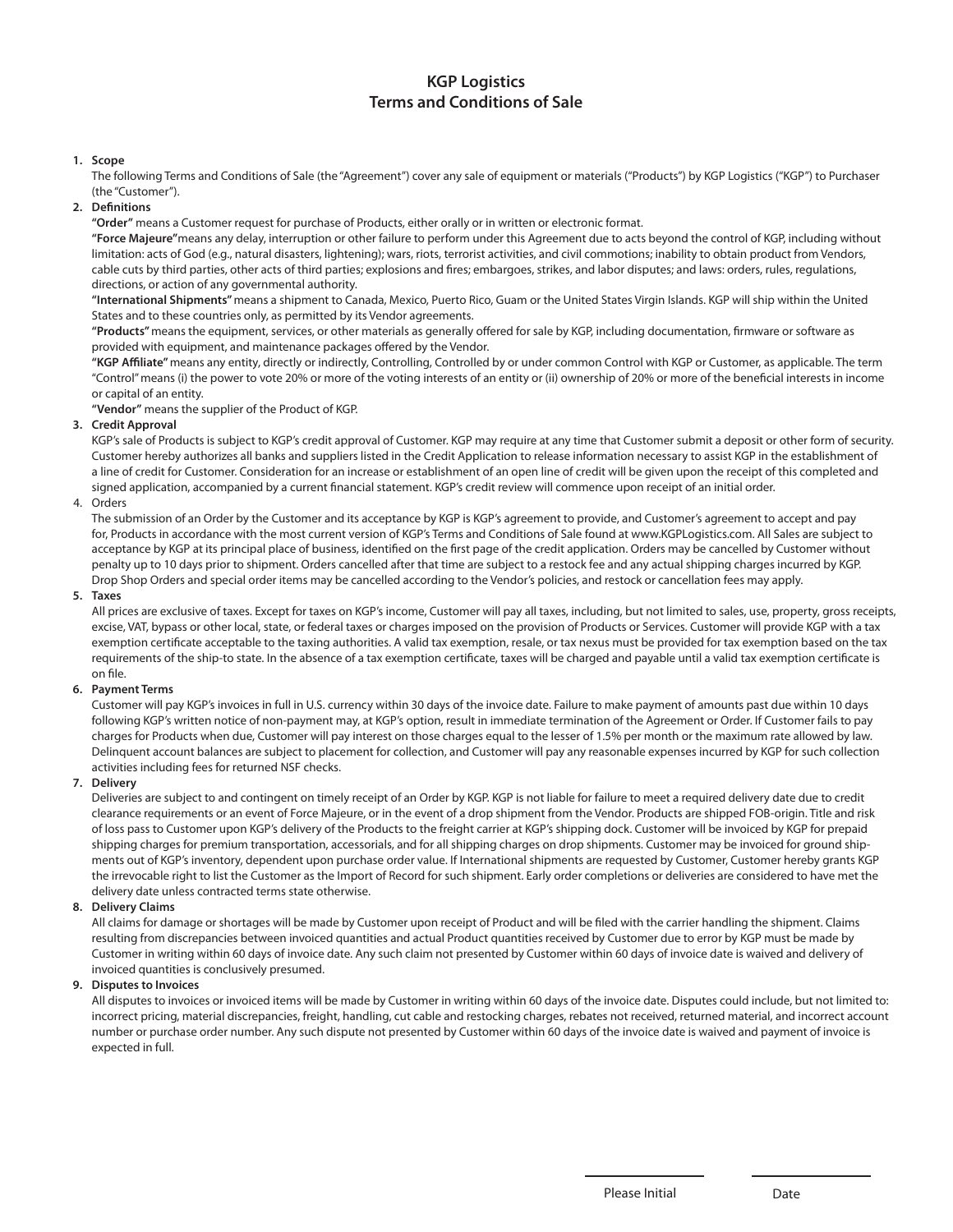# **10. Product Installation and Operation**

 Customer assumes all responsibility for the proper selection, installation, operation, and maintenance of all Products purchased from KGP. **11. Returns**

 Products may not be returned without prior approval and specific shipping instructions from KGP. Unless waived by KGP in writing, a restock charge will be assessed upon the return of Products because of Customer ordering error, when the Product has suffered damage while in Customer's possession, late cancellation of order, or when assessed by the Vendor. Contact your Customer Service representative for approval to return a Product.

# **12. Right to Offset**

 KGP may offset (i) any amount owed by Customer to KGP or a KGP Affiliate under this Agreement or any other agreement against (ii) any amount owed by KGP or any KGP Affiliate to Customer under this Agreement.

# **13. Limited Warranty and Disclaimer**

KGP makes no warranty of its own as to the Products, but will provide to Customer the Product warranty to the extent legally permissible. If a Product fails to conform to the warranty, KGP may assist Customer in notifying the Vendor of such defect. KGP disclaims all warranties, express or implied, not explicitly stated in this Agreement and in particular disclaims all warranties of infringement, merchantability fitness, for a particular purpose, and warranties related to the Products. Except as expressly provided in this Agreement, all Products are supplied "as is," to the full extent permitted by law.

# **14. Damages**

 KGP's liability for damages arising out of or relating to this Agreement will in no event exceed the price Customer paid for the Product that is the subject of the claim. In no event will KGP be liable for any consequential, incidental, or indirect damages for any cause of action, whether in contract or tort. Consequential, incidental, and indirect damages include, but are not limited to, lost profits, lost revenues, and loss of business opportunity, whether or not the other party was aware or should have been aware of the possibility of these damages.

# **15. Termination**

 KGP may immediately terminate this Agreement or discontinue acceptance of Orders if Customer fails to cure its breach of the payment terms in Section 6 within ten days after written notice from KGP or fails to cure any other material breach of this Agreement within 30 days after written notice from KGP.

# **16. Trademarks**

 Customer may not use the service marks, trademarks, trade secrets, name, or logos KGP or any of the KGP Affiliates for any purpose, without KGP's prior written consent.

# **17. Waiver of Jury Trial**

 Each party waives its right to a jury trial in any court action arising among the parties, whether under this Agreement or otherwise related to this Agreement, and whether made by claim, counterclaim, third-party claim or otherwise.

# **18. Governing Law**

This Agreement is governed by the laws of the State of Kansas without regard to choice of law principles.

# **19 Presumption of Authority**

KGP assumes and is entitled to rely upon the apparent authority of all Customers' employees and agents in placing orders under Customer's account.

# **20. Change of Customer's Name or Address; Reorganization**

 Customer agrees to notify KGP's Credit Department in writing of any changes of name or address, or of any corporate reorganization or change of ownership which results in a change of name or principle place of business of Customer.

# **21. Software Agreement**

 Customer agrees to comply with the requirements of any Software license accompanying the Products and will not reverse assemble, reverse compile or reverse engineer the Software. KGP does not sublicense any Software. Title to the Software will at all times remain with the Vendor.

# **22. Credit Card**

 KGP will process Customer's order upon obtaining a valid authorization for the sale amount. Settlement will occur when the Product is shipped. All returned materials will be credited to the Customer's credit card.

# **23. Entire Agreement; Conflicts**

 This Agreement constitutes the entire agreement and understanding between the parties. It supersedes all prior or contemporaneous negotiations or agreements, whether oral or written, relating to its subject matter. No amendment to or waiver of the terms contained herein is effective unless such amendment or waiver is in writing and is signed by a duly authorized KGP officer. Any preprinted terms contained on Customer's Order are void and will have no force and effect.

**Signed:**

Signature **Date Name of Company** (Please print or type) **Company** (Please print or type)

Name and Title *(Please print or type)* Company Address *(Please print or type)*

**Signature required, unless waived at the option of KGP Logistics.**

**Please FAX ALL PAGES to (800) 776-3952 or mail original to: NEW ACCOUNTS, KSNCAA0300 KGP Logistics 600 NEW CENTURY PKWY, NEW CENTURY, KS 66031-8000**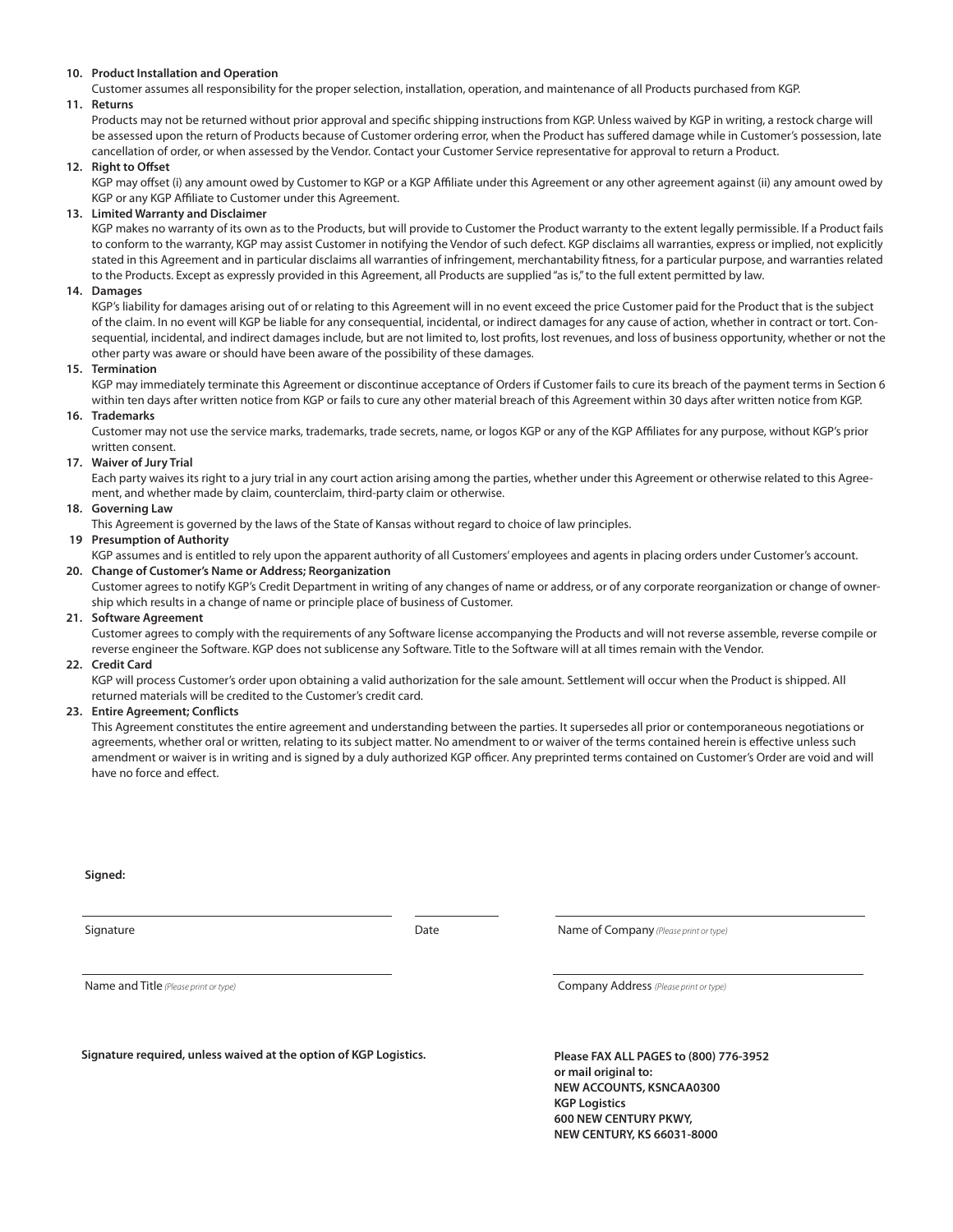# **UNIFORM SALES & USE TAX CERTIFICATE - MULTI JURISDICTION**

The below-listed states have indicated that this form of certificate is acceptable, subject to the notes on pages 2-4. The issuer and the recipient have the responsibility of determining the proper use of this certificate under laws in each state, as these may change from time to time.

| Issued to Seller:                  | <b>KGP Logistics</b>                                                                                                                                          | Account Number        |                     |
|------------------------------------|---------------------------------------------------------------------------------------------------------------------------------------------------------------|-----------------------|---------------------|
|                                    | 600 New Century Parkway                                                                                                                                       | (For Office Use Only) |                     |
|                                    |                                                                                                                                                               |                       |                     |
|                                    | New Century, KS 66031-8000                                                                                                                                    |                       |                     |
|                                    |                                                                                                                                                               |                       |                     |
| I certify that:                    |                                                                                                                                                               |                       |                     |
|                                    |                                                                                                                                                               |                       |                     |
| Name of Firm                       |                                                                                                                                                               | DBA Name              |                     |
|                                    | (Required)                                                                                                                                                    |                       | (Required)          |
|                                    | is engaged as a registered: (Required - Please check all that apply)                                                                                          |                       |                     |
|                                    |                                                                                                                                                               |                       |                     |
|                                    | Manufacturer<br>Retailer<br>Lessor (See Notes)                                                                                                                | Seller (California)   | Wholesaler<br>Other |
|                                    |                                                                                                                                                               |                       |                     |
| <b>Street Address</b>              |                                                                                                                                                               | City, State & ZIP     |                     |
|                                    |                                                                                                                                                               |                       |                     |
|                                    | (Required)                                                                                                                                                    |                       | (Required)          |
|                                    | and is registered with the below listed states and cities within which your firm would deliver purchases to us and that any such purchases are for wholesale, |                       |                     |
|                                    | resale, ingredients, or components of a new product or service to be resold, leased, or rented in the normal course of business. We are in the business of    |                       |                     |
|                                    |                                                                                                                                                               |                       |                     |
|                                    | wholesaling, retailing, manufacturing, leasing (renting) the following:                                                                                       |                       |                     |
|                                    |                                                                                                                                                               |                       |                     |
| Description of business (Required) |                                                                                                                                                               |                       |                     |
|                                    |                                                                                                                                                               |                       |                     |
|                                    |                                                                                                                                                               |                       |                     |

General description of property or taxable services to be purchased from the seller *(Required)*

# **You are required to complete the following for the state you are registered in and/or located in unless a state specific form is required as outlined below.**

**State Registration, Seller's Permit, or ID Number of Purchaser (Not FEIN) (Numbers reference notes on pages 2-4.)**

| Alabama 2           |        | Kentucky 24       |     | North Dakota    |        |
|---------------------|--------|-------------------|-----|-----------------|--------|
| Alaska              | $\ast$ | Louisiana 28      | *** | Ohio 26         | $***$  |
| Arizona 22          | ***    | Maine 9           |     | Oklahoma 16     |        |
| Arkansas            |        | Maryland 10       |     | Oregon          | $\ast$ |
| California 3        |        | Massachusetts     | *** | Pennsylvania 27 | ***    |
| Colorado 1          |        | Michigan 11       |     | Rhode Island 17 |        |
| Connecticut 4       |        | Minnesota 12      |     | South Carolina  |        |
| Delaware            | ₩      | Mississippi       | *** | South Dakota 18 |        |
| Dist. of Columbia 5 |        | Missouri 13       |     | Tennessee       |        |
| Florida 23          | $**$   | Montana           |     | Texas 19        |        |
| Georgia 6           |        | Nebraska 14       |     | Utah            |        |
| Hawaii 1,7          |        | Nevada            |     | Vermont         |        |
| Idaho               |        | New Hampshire     | ₩   | Virginia 29     | ***    |
| Illinois 1, 8       |        | New Jersey        |     | Washington 20   | ***    |
| Indiana             | ***    | New Mexico 1, 15  |     | West Virginia   | ***    |
| lowa                |        | New York          | *** | Wisconsin 21    |        |
| Kansas              |        | North Carolina 25 | *** | Wyoming 30      | ***    |

I further certify that if any property or service so purchased tax free is used or consumed by the firm as to make it subject to a Sales or Use Tax we will pay the tax due directly to the proper taxing authority when state law so provides or inform the seller for added tax billing. This certificate shall be a part of each order, which we may hereafter give to you, unless otherwise specified, and shall be valid until canceled by us in writing or revoked by the city or state.

Under penalties of perjury, I swear or affirm that the information on this form is true and correct as to every material matter.

| Authorized Signature (Required) __________ | Date (Required)  |
|--------------------------------------------|------------------|
| Title (Required)                           | Telephone Number |

*\* No state sales tax*

*\*\*For a Florida DR-13 Annual Resale Certificate, please contact the Florida Dept. of Revenue at (850) 488-6800. A DR-13 must be submitted annually. \*\*\*To request state specific forms for Arizona, Indiana, Louisiana, Massachusetts, Mississippi, New York, North Carolina, Ohio, Pennsylvania, Virginia, West Virginia, Washington, Wyoming, or if you have questions, please contact the KGP Logistics Credit Dept. at (913) 791-7000.*

# **Please FAX to (800) 776-3952 or mail original to: NEW ACCOUNTS, KSNCAA0300, KGP Logistics, 600 NEW CENTURY PKWY, NEW CENTURY, KS 66031-8000**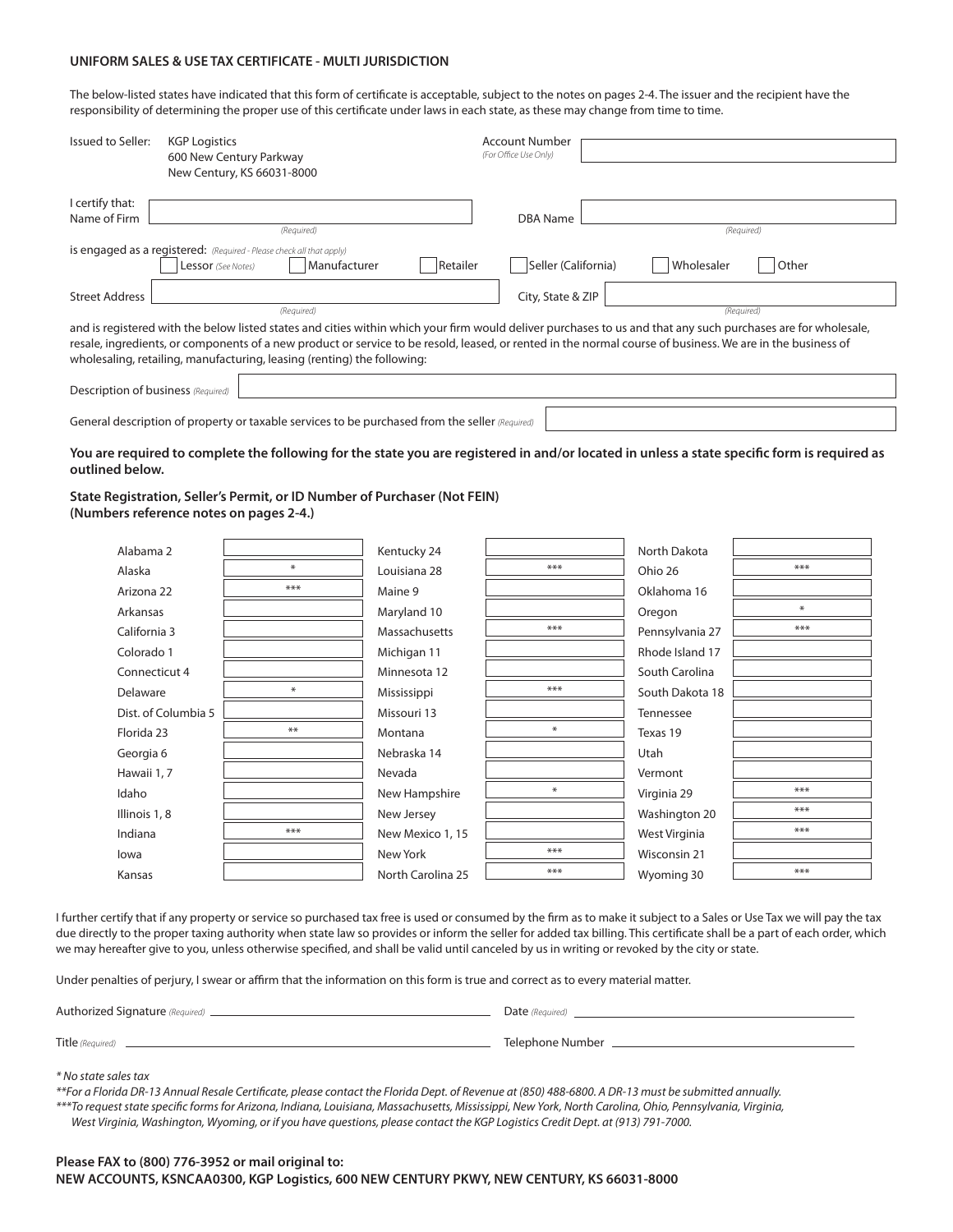# **INSTRUCTIONS REGARDING UNIFORM SALES & USE TAX CERTIFICATE**

# **To Seller's Customers:**

In order to comply with the majority of state and local sales tax law requirements, the seller must have in its files a properly executed exemption certificate from all of its customers who claim a sales tax exemption. If the seller does not have this certificate, it is obliged to collect the tax for the state in which the property or service is delivered. If the buyer is entitled to sales tax exemption, the buyer should complete the certificate and send it to the seller when the first order is placed. If the buyer purchases tax free for a reason for which this form does not provide, the buyer should send the seller its special certificate or statement.

# **Caution to Seller:**

In order for the certificate to be accepted in good faith by the seller, seller must exercise care that the property or service being sold is of a type normally sold wholesale, resold, leased, rented or incorporated as an ingredient or component part of a product manufactured by buyer and then resold in the usual course of its business. A seller failing to exercise due care could be held liable for the sales tax due in some states or cities. Misuse of this certificate by seller, lessor, buyer, lessee, or the representative thereof may be punishable by fine, imprisonment or loss of right to issue certificate in some states or cities.

# *Notes*:

- **1. The states of Colorado, Hawaii, Illinois, and New Mexico** do not permit the use of this certificate to claim a resale exemption for the purchase of a taxable service for resale.
- **2. Alabama:** Each retailer shall be responsible for determining the validity of a purchaser's claim for exemption.

# **3. California:**

- a. This certificate is not valid as an exemption certificate. Its use is limited to use as a resale certificate subject to the provisions of Title 18, California Code of Regulations, Section 1668 (Sales and Use Tax Regulation 1668, Resale Certificates).
- b. By use of this certificate, the purchaser certifies that the property is purchased for resale in the regular course of business in the form of tangible personal property, which includes property incorporated as an ingredient or component part of an item manufactured for resale in the regular course of business
- c. |When the applicable tax would be sales tax, it is the seller who owes that tax unless the seller takes a timely and valid resale certificate in good faith.
- d. A valid resale certificate is effective until the issuer revokes the certificate.
- **4. Connecticut:** This certificate is not valid as an exemption certificate. Its use is limited to use as a resale certificate subject to Conn. Gen. Stat. §§12-410(5) and 12-411(14) and any regulations and administrative pronouncements pertaining to resale certificates.
- **5. District of Columbia:** This certificate is not valid as an exemption certificate. It is not valid as a resale certificate unless it contains the purchaser's D.C. sales and use tax registration number.
- **6. Georgia:** The purchaser's state of registration number will be accepted in lieu of Georgia's registration number when the purchaser is located outside Georgia, does not have nexus with Georgia, and the tangible personal property is delivered by drop shipment to the purchaser's customer located in Georgia.
- **7. Hawaii** allows this certificate to be used by the seller to claim a lower general excise tax rate or no general excise tax, rather than the buyer claiming an exemption. The no tax situation occurs when the purchaser of imported goods certifies to the seller, who originally imported the goods into Hawaii, that the purchaser will resell the imported goods at wholesale. If the lower rate or no tax does not in fact apply to the sale, the purchaser is liable to pay the seller the additional tax imposed. See Hawaii Dept. of Taxation Tax Information Release No. 93-5, November 10, 1993, and tax information Release No. 98-8, October 30, 1998.
- **8. Use of this certificate in Illinois** is subject to the provisions of 86 Illinois Adm. Code Ch I, Sec. 130.1405. Illinois does not have an exemption on sales of property for subsequent lease or rental, nor does the use of this certificate for claiming resale purchases of services have any application in Illinois. The registration number
	- to be supplied next to Illinois on page 1 of this certificate must be the Illinois registration or resale number; no other state's registration number is acceptable. . "Good faith" is not the standard of care to be exercised by a retailer in Illinois. A retailer in Illinois is not required to determine if the purchaser actually intends to resell the item. Instead, a retailer must confirm that the purchaser has a valid registration or resale number at the time of purchase. If purchaser fails to provide a certificate of resale at the time of sale in Illinois, the seller must charge the purchaser tax.
	- . While there is no statutory requirement that blanket certificates of resale be renewed at certain intervals, blanket certificates should be updated periodically, and no less frequently than every three years.
	- . If purchasing items for resale, complete Form CRT-61 Certificate of Resale.
- **9. Maine** does not have an exemption on sales of property for subsequent lease or rental.
- **10. Maryland:** This certificate is not valid as an exemption certificate. However, vendors may accept resale certificates that bear the exemption number issued to a religious organization. Exemption certifications issued to religious organizations consist of 8 digits, the first two of which are always "29."
- **11. Michigan:** Effective for a period of three years unless a lesser period is mutually agreed to and stated on this certificate. Covers all exempt transfers when accepted by the seller in "good faith" as defined by Michigan statute.

# **12. Minnesota:**

- a. Does not allow a resale exemption for purchases of taxable services for resale in most situations.
- b. Allows an exemption for items used only once during production and not used again.

# **13. Missouri:**

- a. Purchaser who improperly purchase property or services sales tax free using this certificate may be required to pay the tax, interest, additions to tax or penalty
- b. Even if property is delivered outside Missouri, facts and circumstances may subject it to Missouri tax, contrary to the second sentence of the first paragraph of the above instructions.
- **14. Nebraska:** A blanket certificate is valid three years from the date of issuance.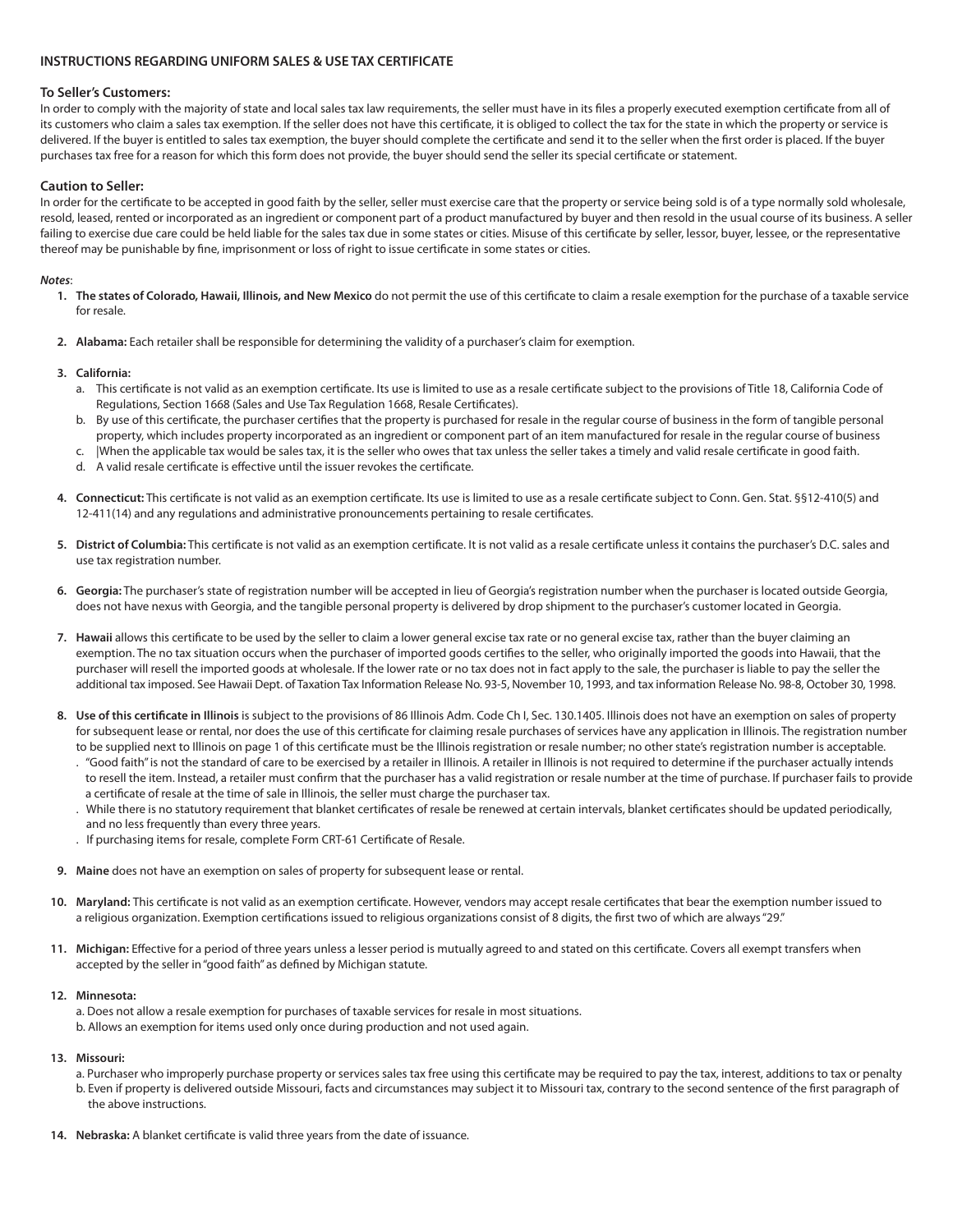- **15. New Mexico:** For transactions occurring on or after July 1, 1998, New Mexico will accept this certificate in lieu of a New Mexico nontaxable transaction certificate and as evidence of the deductibility of a sale of tangible personal property provided:
	- a. This certificate was not issued by the State of New Mexico;
	- b. The buyer is not required to be registered in New Mexico; and
	- c. The buyer is purchasing tangible personal property for resale or incorporation as an ingredient or component part of a manufactured product.
- **16. Oklahoma** would allow this certificate in lieu of a copy of the purchaser's sales tax permit as one of the elements of "properly completed documentation" which is one of the three requirements which must be met prior to the vendor being relieved of liability. The other two requirements are that the vendor must have the certificate in his possession at the time the sale is made and must accept the documentation in good faith. The specific documentation required under OAC 710:65-7-6 is: a. Sale tax permit information may consist of:
	- (1) A copy of the purchaser's sales tax permit: or
	- (2) In lieu of a copy of the permit, obtain the following:
		- (a) Sales tax permit number; and
		- (b) The name and address of the purchaser;
	- b. A statement that the purchaser is engaged in the business of reselling the articles purchased;
	- c. A statement that the articles purchased are purchased for resale;
	- d. The Signature of the purchaser or a person authorized to legally bind the purchaser; and
	- e. Certification on the face of the invoice, bill or sales slip or on separate letter that said purchaser is engaged in reselling the articles purchased.

 Absent strict compliance with these requirements, Oklahoma holds a seller liable for sales tax due on sales where the claimed exemption is found to be invalid, for whatever reason, unless the Tax Commission determines that purchaser should be pursued for collection of the tax resulting from improper presentation of a certificate.

- **17. Rhode Island** allows this certificate to be used to claim a resale exemption only when the item will be resold in the same form. They do not permit this certificate to be used to claim any other type of exemption.
- **18. South Dakota:** Services which are purchased by a service provider and delivered to a current customer in conjunction with the services contracted to be provided to the customer are considered to be for resale. Receipts from the sale of a service for resale by the purchaser are not subject to sales tax if the purchaser furnishes a resale certificate which the seller accepts in good faith. In order for the transaction to be a sale for resale, the following conditions must be present: a. The service is purchased for or on behalf of a current customer;
	- b. The purchaser of the service does not use the service in any manner; and
	- c. The service is delivered or resold to the customer without any alteration or change.
- 1**9. Texas:** Items purchased for resale must be for resale within the geographical limits of the United States, its territories and possessions.

# **20. Washington:**

- a. Blanket resale certificates must be renewed at intervals not to exceed four years;
- b. This certificate may be used to document exempt sales of "chemicals to be used in processing an article to be produced for sale."
- c. Buyer acknowledges that the misuse of the resale privilege claimed on the certificate is subject to the legally prescribed penalty of fifty percent of the tax due, in addition to the tax, interest, and any other penalties imposed by law.
- **21. Wisconsin** allows this certificate to be used to claim a resale exemption only. It does not permit this certificate to be used to claim any other type of exemption. For Sales & Use Tax Exemption use Form S-211.
- **22. Arizona**: This certificate is not valid as an exemption certificate. This certificate is for use when making sales of tangible personal property for resale in the ordinary course of business, pursuant to A.R.S. §42-1328. Burden of proving sale not at retail.
- **23. Florida:** This certificate is not valid as an exemption certificate. It is valid as a resale certificate only if it contains the purchaser's Florida sales and use tax registration number. A purchaser cannot extend this certificate to sellers for transactions occurring prior to the date of the purchaser's registration in Florida. The effective date of the purchaser's registration in Florida must be noted on the face of the certificate. Seller requires that purchaser provide a copy of their Form DR-13 for every year.

# **24. Kentucky:**

 a. Kentucky does not permit the use of this certificate to claim a resale exclusion for the purchase of a taxable service. b. This certificate is not valid as an exemption certificate. Its use is limited to use as a resale certificate subject to the provisions of Kentucky Revised Statute 139.270 (Good Faith). c. The use of this certificate by the purchaser constitutes the issuance of a blanket certificate in accordance with Kentucky Administrative Regulation 103 KAR 31:111.

**25. North Carolina:** This certificate is not valid as an exemption certificate or if signed by a person such as a contractor who intends to use the property. Its use is subject to G.S. 105-164.28 and administrative rules or directives pertaining to resale certificates.

# **26. Ohio:**

 a. The buyer must specify which one of the reasons for exemption on the certificate applies. This may be done by circling the appropriate reason or writing it on the form above the state registration section. Failure to specify the exemption reason will, on audit, result in disallowance of the certificate. b. In order to be valid, the buyer must sign and deliver the certificate to the seller before or during the period for filing the return.

- **27. Pennsylvania:** This certificate is not valid as an exemption certificate. It is valid as a resale certificate only if it contains the purchaser's Pennsylvania Sales and Use Tax eight-digit license number, subject to the provisions of 61 PA Code §32.3.
- **28. Louisiana:** This certificate is not valid as an exemption certificate. Go to state Web site or contact the KGP Logistics Credit Dept. for a copy of the resale and/or exemption form.
- **29. Virginia:** This certificate is not valid as an exemption certificate. Go to state Web site or contact the KGP Logistics Credit Dept. for a copy of the resale and/or exemption form.
- **30. Wyoming:** This certificate is not valid as an exemption certificate. Go to state Web site or contact the KGP Logistics Credit Dept. for a copy of the resale and/or exemption form.